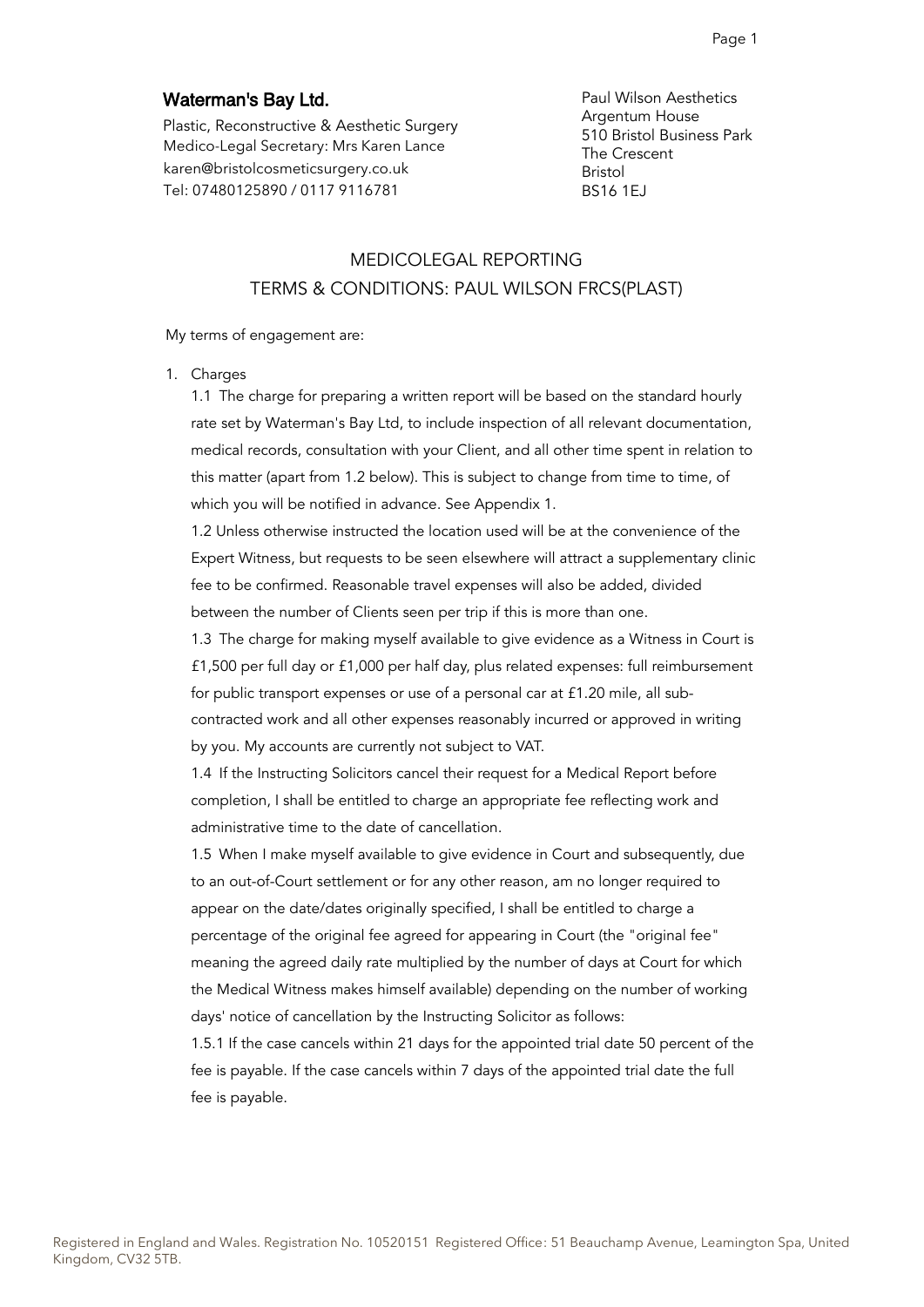# Waterman's Bay Ltd.

Plastic, Reconstructive & Aesthetic Surgery

1.6 The amount due shall not be subject to reduction as a result of a detailed assessment of Court imposed limitation. It shall be the sole responsibility of the Instructing Solicitors:-

a) To ensure my charges are no higher than reasonably necessary for the purposes of the litigation; and

b) In Legal Aid cases, to obtain prior approval of my charges from the Legal Services Commission. In legally aided cases (where my fees constitute a disbursement) I expect the Instructing Solicitors to make a prompt claim to the Legal Services Commission and to advise me of any expected delay in settlement.

2. Payment

Instructing Solicitors shall pay all sums to Waterman's Bay Ltd. within 42 days of the date of the invoices unless otherwise agreed in advance. Should accounts not be settled within the agreed period, Waterman's Bay Ltd has the right to charge interest on unpaid accounts at the rate of 2% a month, or part of a month, until full settlement is received.

### 3. Indemnity

It shall be the duty of Instructing Solicitors, so far as possible:

To obtain and provide me with all relevant medical records including x-rays and

- 3.1 scans at my request;
- 3.2 To provide me with adequate instructions;
- 3.3 To check that the factual matter covered in the report(s) and replies to any pretrial questions are correct, appropriate and complete.
- 4. Single Joint Expert

If instructed by two or more Instructing Solicitors Terms and Conditions shall apply subject to contrary agreement between the Instructing Solicitors and myself. Each Instructing Solicitor will be jointly and severally liable for all my fees and expenses.